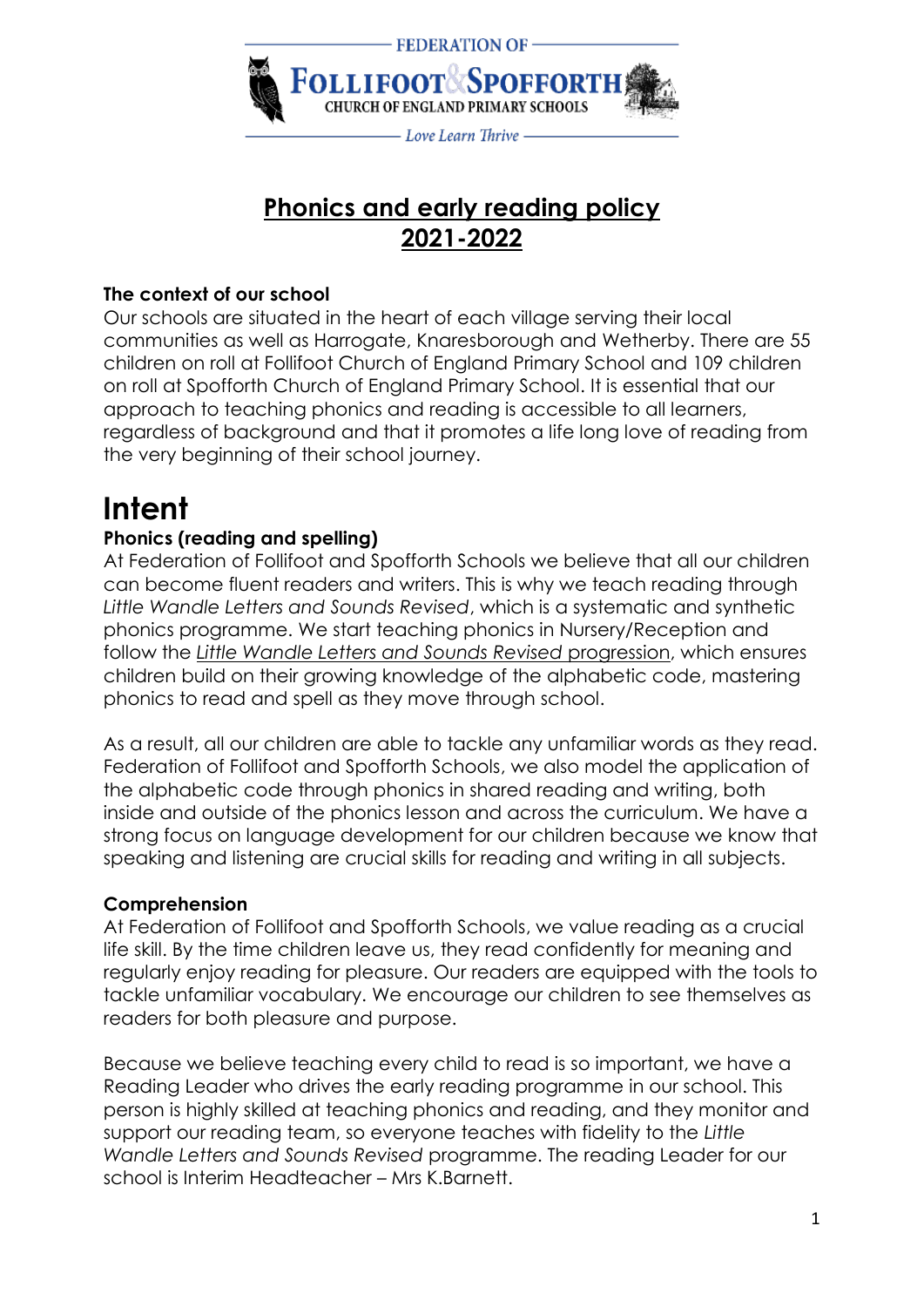

# **Implementation**

#### **Foundations for phonics in Nursery**

- We provide a balance of child-led and adult-led experiences for all children that meet the curriculum expectations for 'Communication and language' and 'Literacy'. These include:
	- o sharing high-quality stories and poems
	- o learning a range of nursery rhymes and action rhymes
	- o activities that develop focused listening and attention, including oral blending
	- o attention to high-quality language.
- We ensure Nursery children are well prepared to begin learning grapheme-phoneme correspondences (GPCs) and blending in Reception.

#### **Daily phonics lessons in Reception and Year 1**

- We teach phonics for 30 minutes a day. In Reception, we build from 10 minute lessons, with additional daily oral blending games, to the fulllength lesson as quickly as possible. Each Friday, we review the week's teaching to help children become fluent readers.
- Children make a strong start in Reception: teaching begins in Week 2 of the Autumn term.
- We follow the *[Little Wandle Letters and Sounds Revised](https://www.littlewandlelettersandsounds.org.uk/wp-content/uploads/2021/06/Programme-Overview_Reception-and-Year-1.pdf)* expectations of [progress:](https://www.littlewandlelettersandsounds.org.uk/wp-content/uploads/2021/06/Programme-Overview_Reception-and-Year-1.pdf)
	- o Children in Reception are taught to read and spell words using Phase 2 and 3 GPCs, and words with adjacent consonants (Phase 4) with fluency and accuracy.
	- o Children in Year 1 review Phase 3 and 4 and are taught to read and spell words using Phase 5 GPCs with fluency and accuracy.

#### **Daily Keep-up lessons ensure every child learns to read**

- Any child who needs additional practice has daily Keep-up support, taught by a fully trained adult. Keep-up lessons match the structure of class teaching, and use the same procedures, resources and mantras, but in smaller steps with more repetition, so that every child secures their learning.
- We timetable daily phonics lessons for any child in Year 2 or 3 who is not fully fluent at reading or has not passed the Phonics Screening Check. These children urgently need to catch up, so the gap between themselves and their peers does not widen. We use the *Little Wandle Letters and Sounds Revised* assessments to identify the gaps in their phonic knowledge and teach to these using the Keep-up resources – at pace.
- If any child in Year 3 to 6 has gaps in their phonic knowledge when reading or writing, we plan phonics 'catch-up' lessons to address specific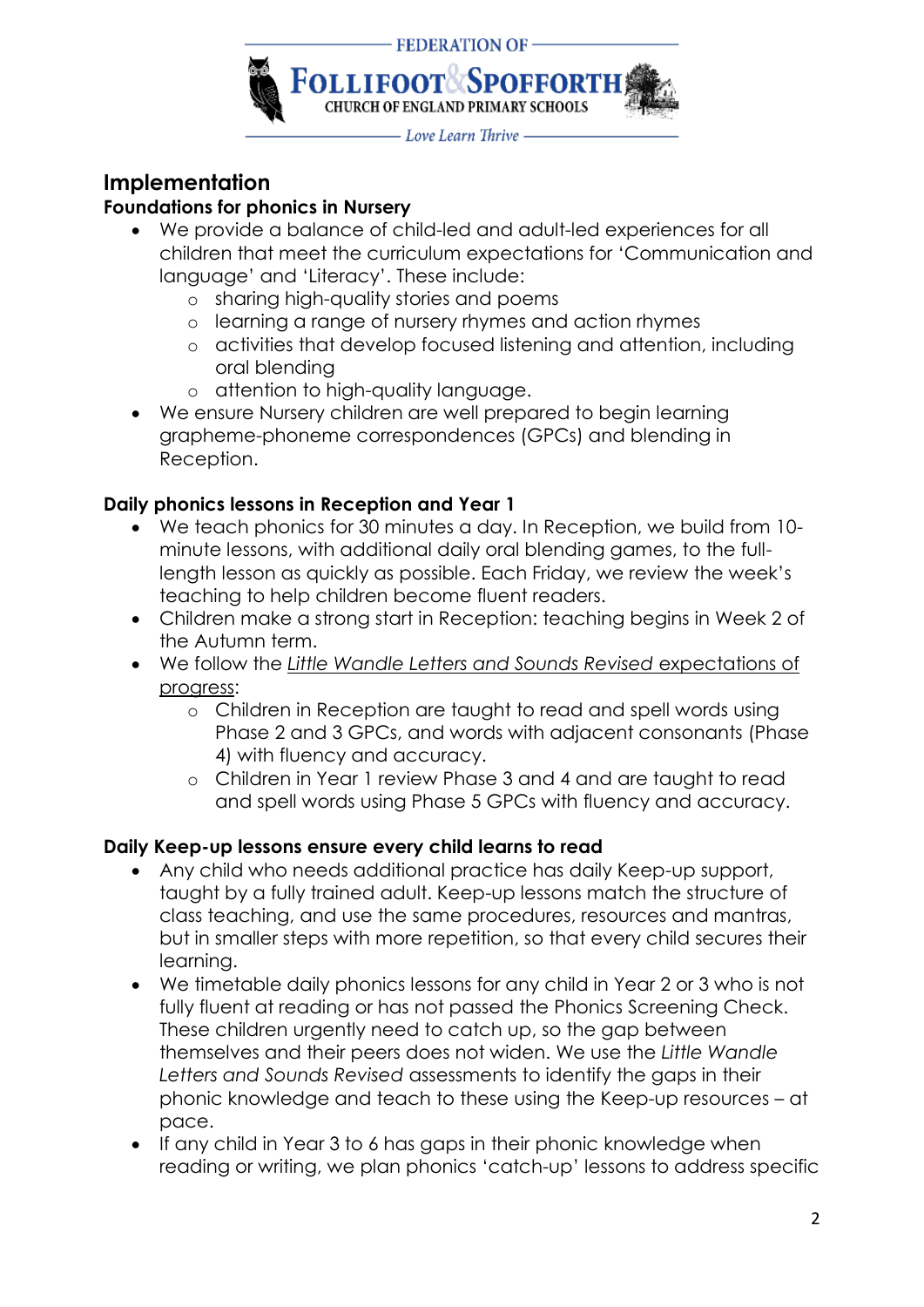

reading/writing gaps. These short, sharp lessons last 10 minutes and take place at least three times a week.

#### **Teaching reading: Reading practice sessions three times a week**

- We teach children to read through reading practice sessions three times a week. These:
	- o are taught by a fully trained adult to small groups of approximately six children
	- o use books matched to the children's secure phonic knowledge using the *Little Wandle Letters and Sounds Revised* assessments and book matching grids on pages 11–20 of ['Application of](https://www.littlewandlelettersandsounds.org.uk/wp-content/uploads/2021/03/LS-KEY-GUIDANCE-APPLICATION-OF-PHONICS-FINAL-1.pdf)  p[honics to reading'](https://www.littlewandlelettersandsounds.org.uk/wp-content/uploads/2021/03/LS-KEY-GUIDANCE-APPLICATION-OF-PHONICS-FINAL-1.pdf)
	- o are monitored by the class teacher, who rotates and works with each group on a regular basis.
- Each reading practice session has a clear focus, so that the demands of the session do not overload the children's working memory. The reading practice sessions have been designed to focus on three key reading skills:
	- o decoding
	- o prosody: teaching children to read with understanding and expression
	- o comprehension: teaching children to understand the text.
- In Reception these sessions start in Week 4. Children who are not yet decoding have daily additional blending practice in small groups, so that they quickly learn to blend and can begin to read books.
- In Year 2 and 3, we continue to teach reading in this way for any children who still need to practise reading with decodable books.

#### **Home reading**

- The decodable reading practice book is taken home to ensure success is shared with the family.
	- o Reading for pleasure books also go home for parents to share and read to children.
	- o We use the *[Little Wandle Letters and Sounds Revised](https://www.littlewandlelettersandsounds.org.uk/resources/for-parents/)* parents' [resources](https://www.littlewandlelettersandsounds.org.uk/resources/for-parents/) to engage our families and share information about phonics, the benefits of sharing books, how children learn to blend and other aspects of our provision, both online and through workshops.

#### **Additional reading support for vulnerable children**

• Children in Reception and Year 1 who are receiving additional phonics Keep-up sessions read their reading practice book to an adult daily.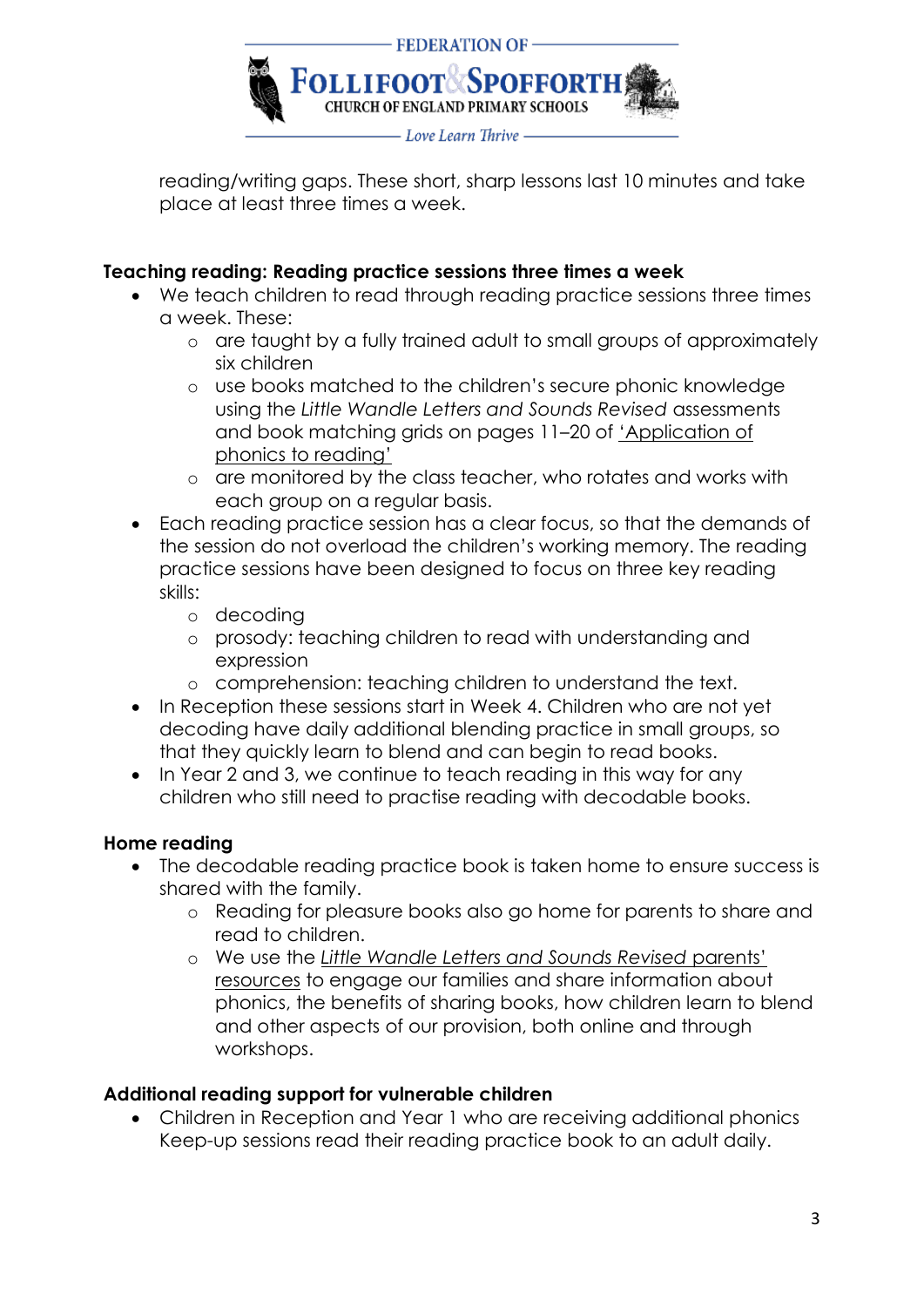

#### **Ensuring consistency and pace of progress**

- Every teacher in our school has been trained to teach reading, so we have the same expectations of progress. We all use the same language, routines and resources to teach children to read so that we lower children's cognitive load.
- Weekly content grids map each element of new learning to each day, week and term for the duration of the programme.
- Lesson templates, Prompt cards and How to videos ensure teachers all have a consistent approach and structure for each lesson.
- The Reading Leader and SLT use the Audit and Prompt cards to regularly monitor and observe teaching; they use the summative data to identify children who need additional support and gaps in learning.

#### **Ensuring reading for pleasure**

*'Reading for pleasure is the single most important indicator of a child's success.'* (OECD 2002) *'The will influences the skill and vice versa.'* (OECD 2010)

We value reading for pleasure highly and work hard as a school to grow our Reading for Pleasure pedagogy.

- We read to children every day. We choose these books carefully as we want children to experience a wide range of books, including books that reflect the children at Follifoot and Spofforth Primary Schools and our local community as well as books that open windows into other worlds and cultures.
- Great books, rich texts and wonderful poems are at the heart of our text based English Curriculum
- Every classroom has an inviting book corner or a selection of books that encourages a love for reading. We curate these books and talk about them to entice children to read a wide range of texts.
- In Nursery/Reception, children have access to the reading corner every day in their free flow time and the books are continually refreshed. There is also a box of books that children can read themselves because they are at the correct phonetic level.
- Children from Nursery/Reception onwards have a home reading record. The parent/carer records comments to share with the adults in school and the adults will write in this on a regular basis to ensure communication between home and school.
- As the children progress through the school, they are encouraged to write their own comments and keep a list of the books/authors that they have read.